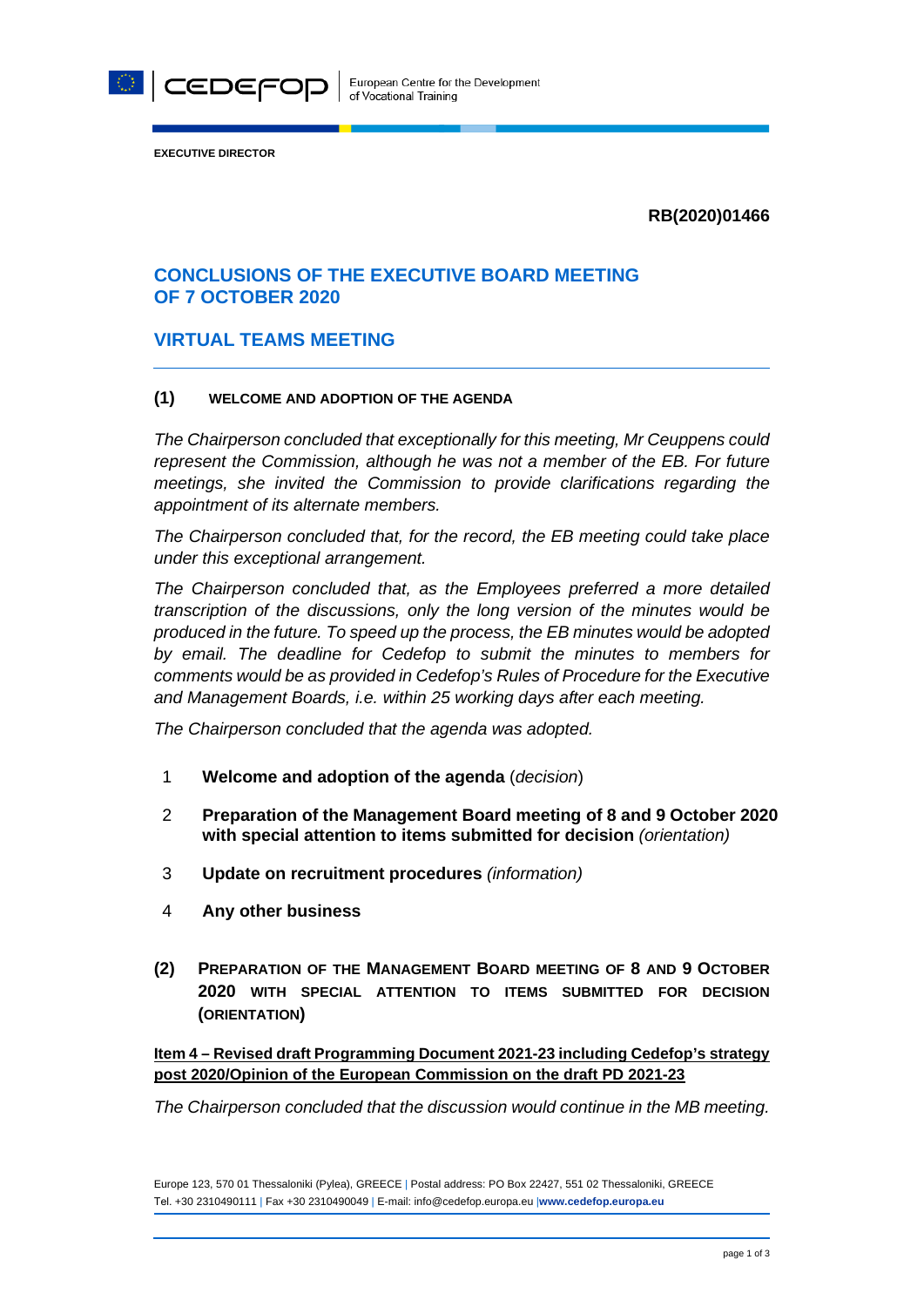**a** ceperop **i** 

#### **Item 5 – Cedefop's performance measurement system (PMS)**

*The Chairperson concluded that groups would discuss and come up with specific proposals in the MB meeting.* 

#### **Item 6 – Restructuring Cedefop's legal service**

*The Chairperson concluded that the restructuring of Cedefop's legal function would be an item for information in the Management Board.* 

### **Item 7b – Appeals Committee review and scenarios**

*The Chairperson concluded that a meeting with the Deputy Chairpersons and coordinators of the three groups and the Commission would take place after the groups' meetings. Based on feedback from the groups, she would decide how to proceed in the plenary, i.e. if formal voting would be required and/or if the item should be discussed again in the next EB meeting in December.*

### **Item 10 – Elections of Chairperson and Deputy Chairpersons of the MB and composition of the Executive Board/Enlarged Executive Board**

*The Chairperson concluded that members would discuss in their groups and announce their nominations in the MB plenary. These nominations should also include up to three additional members per group, who would participate in the meetings of Extended Executive Board.* 

### **Item 11 – Dates of Executive Board meetings and Management Board meeting in 2021**

| <b>Dates</b>                                                                                           | <b>Meeting location</b>                                             |
|--------------------------------------------------------------------------------------------------------|---------------------------------------------------------------------|
| <b>Executive Board meetings in 2021</b>                                                                | To be confirmed if meetings will<br>be virtual, hybrid or in person |
| Week of 2 to 5 March 2021                                                                              |                                                                     |
| 24 and 25 June or 1 and 2 July 2021                                                                    |                                                                     |
| 1 to 3 December 2021                                                                                   |                                                                     |
| <b>Management Board meeting 2021</b>                                                                   | To be confirmed if meetings will                                    |
| Thursday and Friday 7 and 8 October with an Executive<br>Board meeting on the eve, Wednesday 6 October | be virtual, hybrid or in person                                     |

The following dates were proposed:

*The Chairperson concluded that members should take note of the dates proposed.* 

#### **(3) UPDATE ON RECRUITMENT PROCEDURES (INFORMATION)**

*The Chairperson concluded that members took note of the information.*